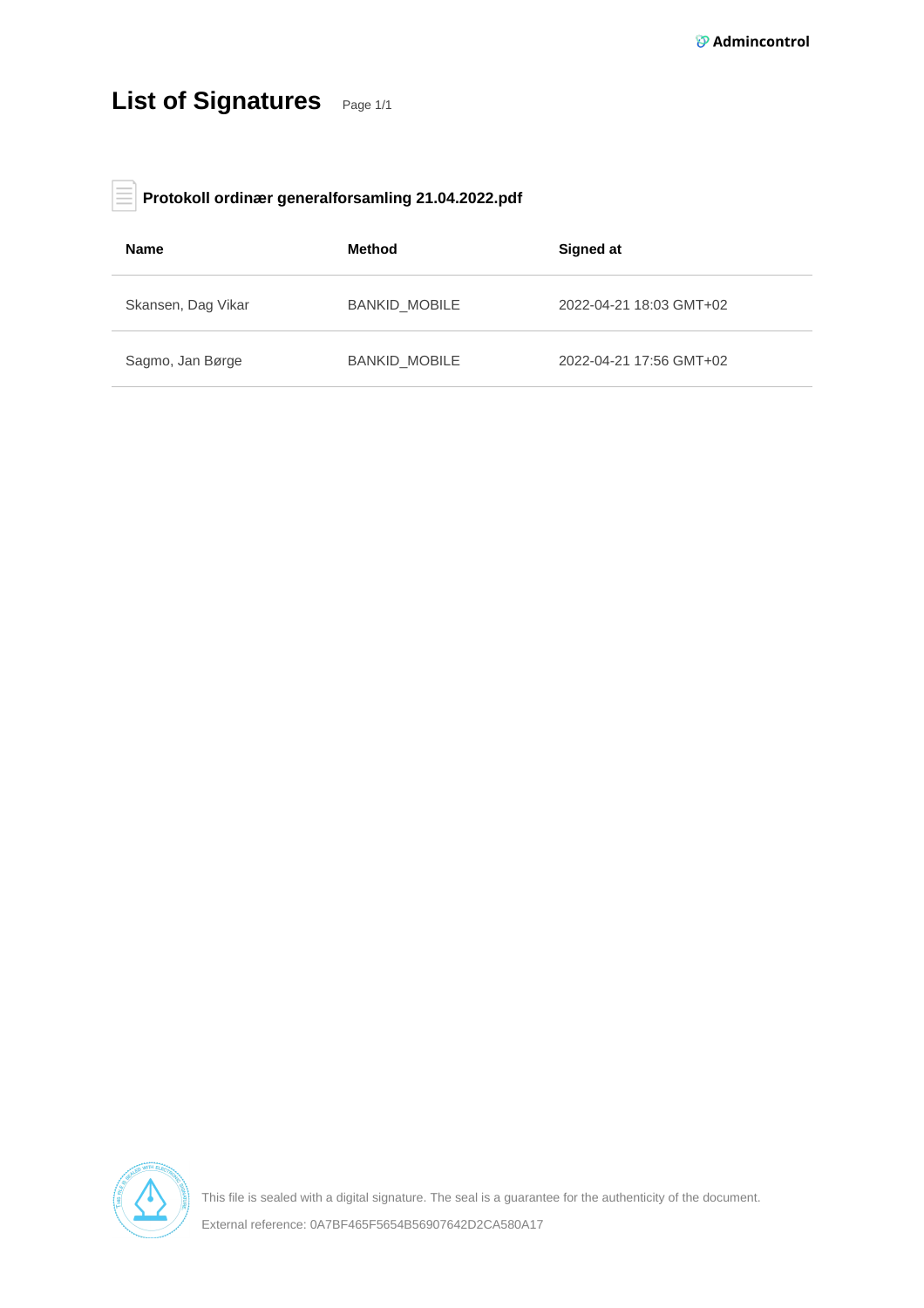

## **PROTOKOLL FRA ORDINÆR GENERALFORSAMLING** П **BERGEN CARBON SOLUTIONS AS**

Den 21. april 2022 ble det avholdt ordinær generalforsamling i Bergen Carbon Solutions AS. Møtet ble avholdt elektronisk.

Til stede var:

20 136 193 stemmer av totalt 41 970 140. Dette utgjør 47,98% av stemmene.

Til behandling forelå følgende saker:

### 1. Åpning av generalforsamlingen

Generalforsamlingen ble åpnet av styrets leder.

### 2. Registrering av fremmøtte aksjonærer og fullmakter

DNB bekreftet antall fremmøtte og fullmakter.

### 3. Valg av møteleder

Dag Skansen ble enstemmig valgt til å lede møtet.

### 4. Godkjennelse av innkallingen

Innkalling ble enstemmig godkjent

### 5. Valg av representant til å undertegne protokollen sammen med møtelederen

Jan Børge Sagmo ble enstemmig valgt til å undertegne protokollen sammen med møtelederen.

### 6. Godkjennelse av årsregnskap og årsberetning

Årsregnskap og årsberetning ble enstemmig godkjent.

### 7. Honorar til styrets medlemmer

Foreslåtte honorar for regnskapsåret 2022 ble enstemmig godkjent.

### **MINUTES FROM ORDINARY GENERAL MEETING** IN **BERGEN CARBON SOLUTIONS AS**

On 21. April 2022 an ordinary general meeting in Bergen Carbon Solutions AS was held electronically.

The following shareholders were present:

20 136 193 votes of total 41 970 140, corresponding to 47,98% of the votes.

The following issues were resolved:

### 1. Opening of the general meeting

The general meeting was opened by the chairman of the board.

2. Registration of attending shareholders and proxies DNB confirmed number of attendees and proxies.

### 3. Election of one person to chair the meeting

Dag Skansen was elected to chair the meeting.

4. Approval of the proposal for agenda and meeting notice

The proposal of agenda was approved

5. Election of a person to co-sign the minutes with the chairperson

Jan Børge Sagmo was elected to co-sign the minutes.

### 6. Approval of the annual accounts and report

The annual accounts and report were approved.

### 7. Remuneration of the members of the board

Proposed remuneration for the financial year 2022 was approved.

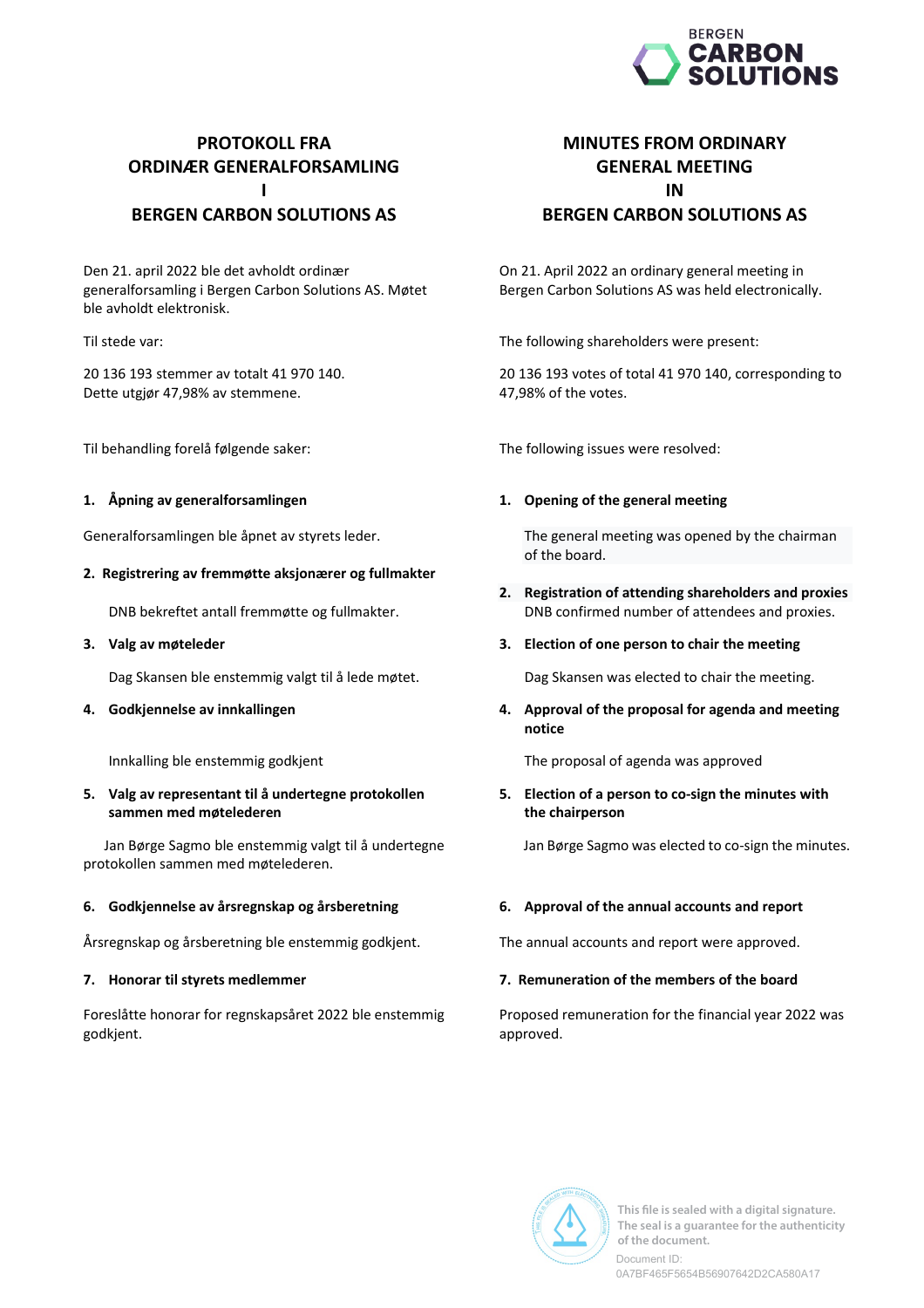

### 8. Godtgjørelse til revisor

Godtgjørelse til revisor etter regning ble enstemmig godkjent.

### 9. Tildeling av styrefullmakt til å beslutte kapitalforhøyelse ved nytegning av aksjer

Styrets forslag om, og begrunnelse for, å tildele styret ny fullmakt til å beslutte kapitalforhøvelse ble gjennomgått. Generalforsamlingen vedtok i samsvar med styrets forslag å tildele nedenstående styrefullmakt om kapitalforhøyelse ved tegning av aksjer ihht aksjeloven § 10-14 (1). Vedtaket ble gjort gjennom at 99,87% stemte for, mens 0,13% stemte mot.

a) Aksjekapitalen skal i alt kunne forhøyes med NOK 25 815,63, men slik at den samlede maksimale utvidelsen under denne fullmakten og den vedtatt under punkt 10 ikke skal overstige 24,6 %. Fullmakten kan benyttes flere ganger innen den angitte rammen. Tegningskurs og andre tegningsvilkår fastsettes av styret innenfor rammene av denne fullmakt

b) Styrefullmakten skal gjelde til neste ordinære generalforsamling. Aksjelovens frist for å avholde denne er 30. juni 2023.

c) Aksjeeiernes fortrinnsrett skal kunne fravikes.

d) Styrefullmakten omfatter ikke kapitalforhøyelse mot innskudd i andre eiendeler enn penger eller rett til å pådra selskapet særlige plikter etter asl. § 10-2.

e) Styrefullmakten omfatter ikke beslutning om fusjon etter asl. § 13-5.

### 8. Remuneration of the auditor

Remuneration to auditor by invoice was approved.

9. Proposal to authorize the board of directors to increase the Company's share capital by issuing shares In accordance with the board's proposal, the general meeting decided to grant the below board authorization to increase the company's share capital by issuing shares in accordance to section 10-14 (1) of the Public Limited Companies Act. The proposal was decided with 99,87% of the votes, 0,13% voted against.

a) The Board is granted authority to increase the company's share capital by up to NOK 25,815.63, provided that the combined maximum amount of increase pursuant to this authorization and the authorization granted under item 10 shall not exceed 24.6%. The share capital increase may be effected through one or more directed share issues. The authorization entails that the company's Board of Directors is granted authority to set the date, and to stipulate the subscription price for the new subscription.

b) The authorization remains in effect until the next ordinary general meeting. The deadline for holding this is 30 June 2023 according to the Public Limited Companies Act's

c) It shall be possible to deviate from the shareholders' preferential rights

d) The Board authorization does not include a capital increase against deposits in assets other than cash or the right to incur special obligations for the company pursuant to section 10-2 of the Public Limited Companies Act.

e) The board authorization does not include a decision on a merger pursuant to section 13-5 of the Public Limited Companies Act.



This file is sealed with a digital signature. The seal is a guarantee for the authenticity of the document

Document ID: 0A7BF465F5654B56907642D2CA580A17